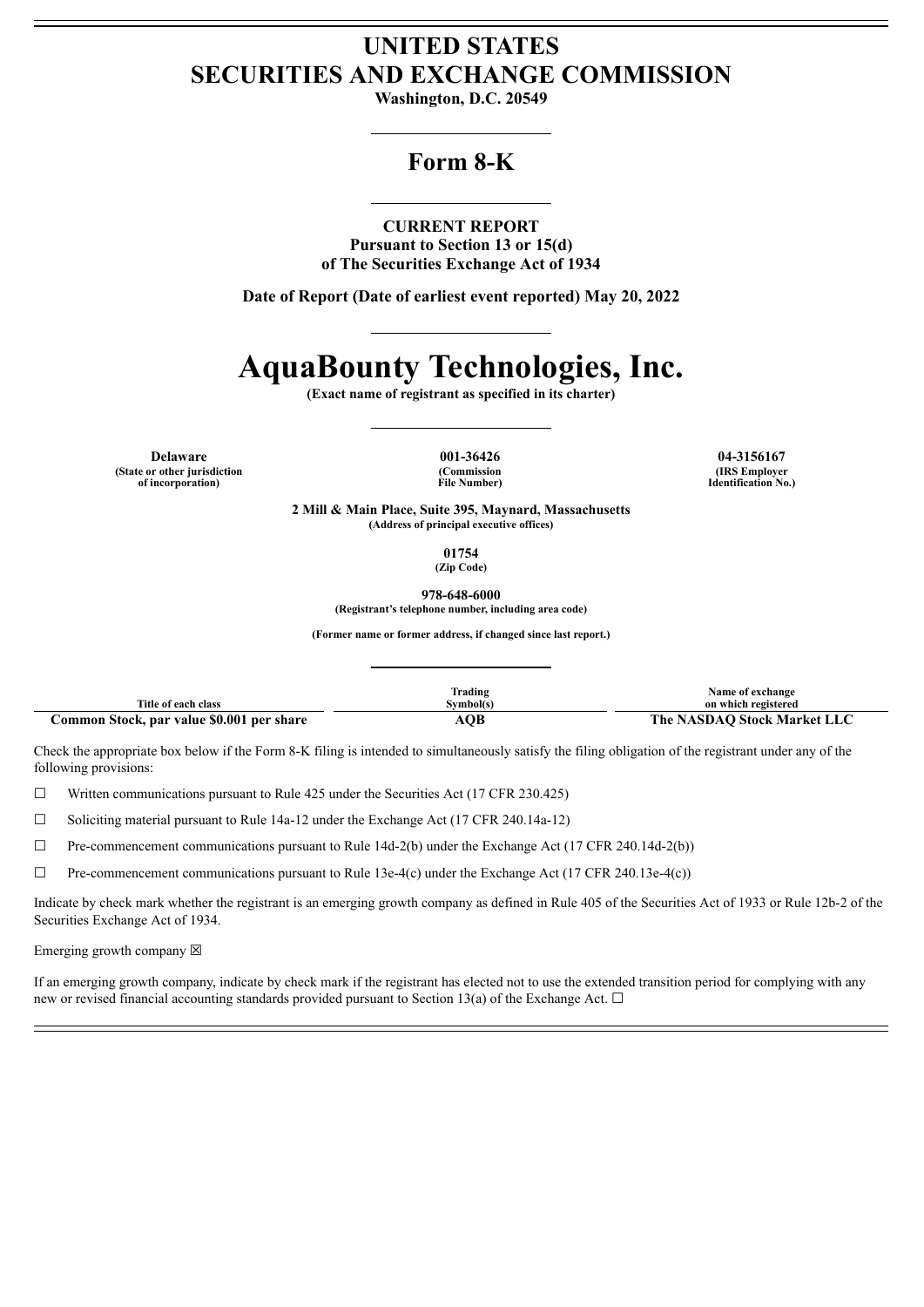# **Item 7.01. Regulation FD Disclosure.**

On May 20, 2022, AquaBounty Technologies, Inc. (the "Company") issued a press release announcing the recommendation by proxy advisory firm Institutional Shareholder Services Inc. (ISS) to vote "FOR" the proposal to amend the Company's Third Amended and Restated Certificate of Incorporation, as amended, to increase the number of authorized shares of the Company's common stock, \$0.001 par value per share, from 80,000,000 to 150,000,000 at the upcoming adjourned annual meeting of stockholders to be held on May 27, 2022. A copy of the press release is attached hereto as Exhibit 99.1 and is incorporated herein by reference.

The information included in this Current Report on Form 8-K pursuant to Item 7.01, including Exhibit 99.1 attached hereto, is intended to be furnished and shall not be deemed "filed" for purposes of Section 18 of the Securities Exchange Act of 1934, as amended ("Exchange Act"), or otherwise subject to the liabilities of that section, nor shall it be deemed incorporated by reference in any filing under the Securities Act of 1933, as amended, or the Exchange Act except as expressly set forth by specific reference in such filing.

# **Item 9.01 Financial Statements and Exhibits.**

# *(d) Exhibits.*

| Exhibit No. | Description                                                                                       |
|-------------|---------------------------------------------------------------------------------------------------|
| 99.1        | <u>Press release issued by AquaBounty Technologies, Inc. on May 20, 2022, furnished herewith.</u> |
| 104         | Cover Page Interactive Data File (embedded within the Inline XBRL document).                      |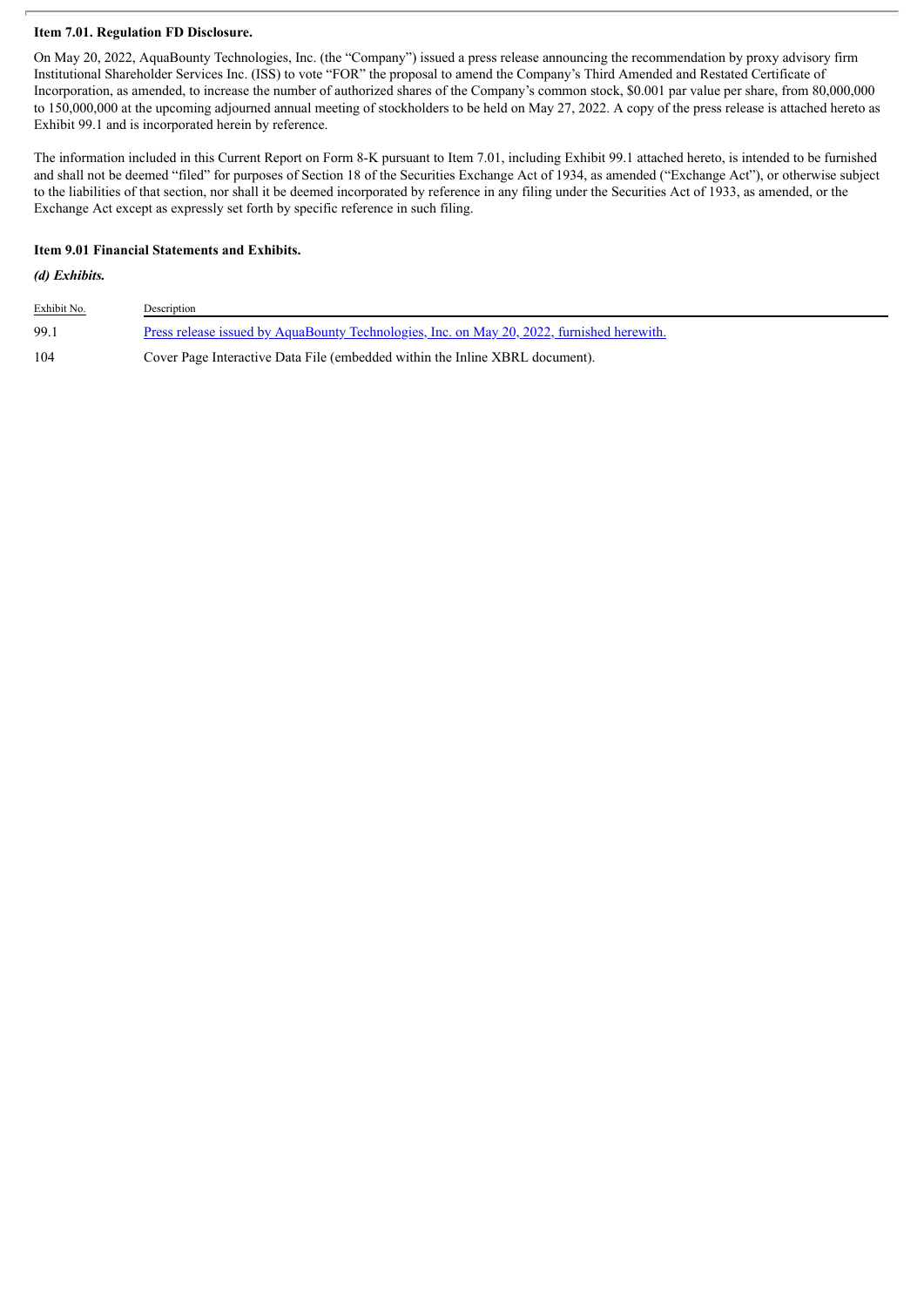# **SIGNATURES**

Pursuant to the requirements of the Securities Exchange Act of 1934, the registrant has duly caused this report to be signed on its behalf by the undersigned hereunto duly authorized.

> AquaBounty Technologies, Inc. (Registrant)

May 20, 2022 /s/ David A. Frank

David A. Frank Chief Financial Officer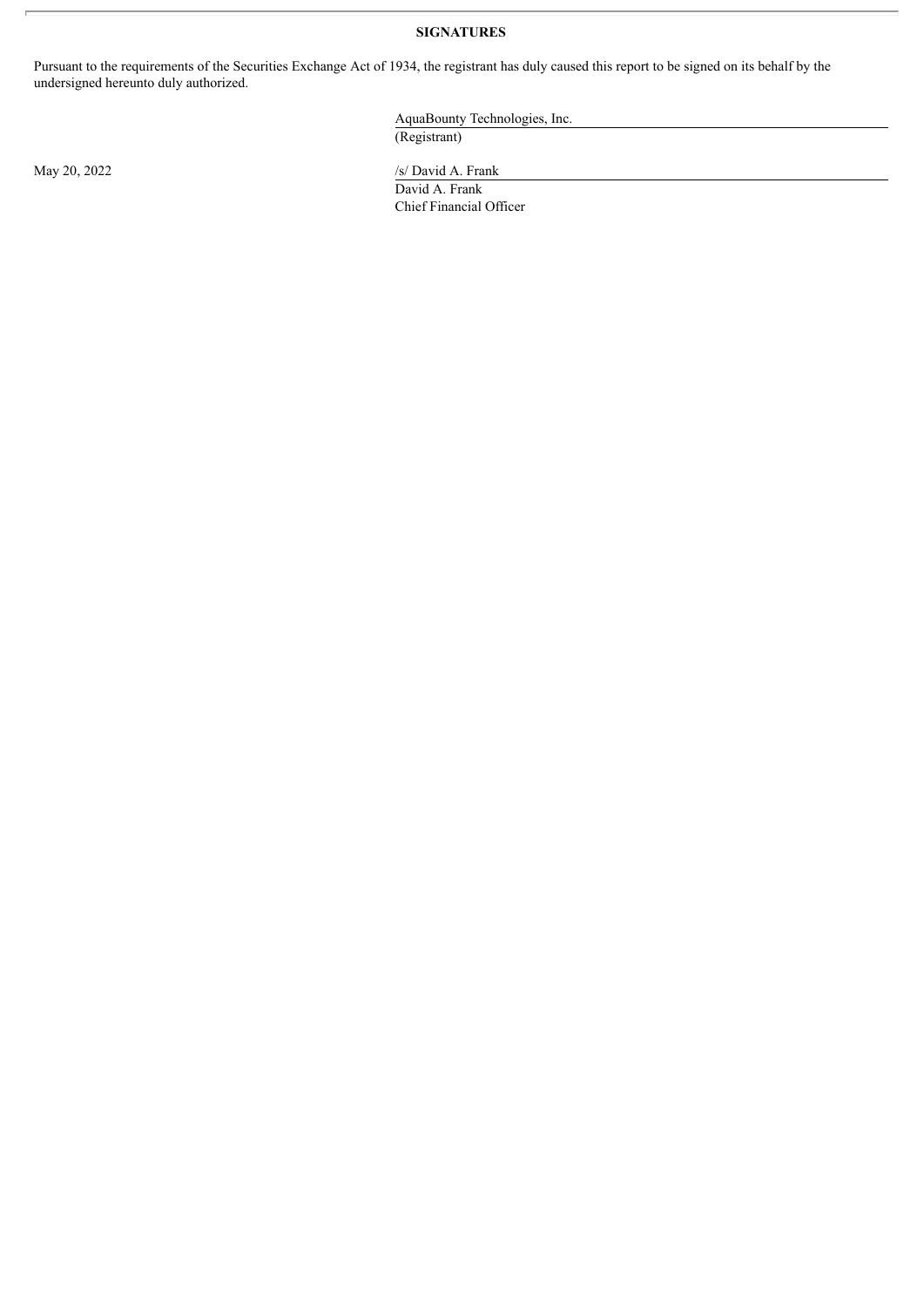# <span id="page-3-0"></span>Proxy Advisory Firm ISS Recommends Vote "FOR" the Charter Amendment Proposal - To Increase the Number of Authorized Shares of **Common Stock**

**MAYNARD, Mass., May 20, 2022 —** AquaBounty Technologies, Inc. (NASDAQ: AQB) ("AquaBounty" or the "Company"), a land-based aquaculture company utilizing technology to enhance productivity and sustainability, today announced that leading proxy advisory firm Institutional Shareholder Services Inc. (ISS), in addition to the Company's Board of Directors and proxy advisory firm Glass Lewis, has recommended that the Company's stockholders vote in favor of the proposal to amend the Company's Third Amended and Restated Certificate of Incorporation, as amended, to increase the number of authorized shares of the Company's common stock, \$0.001 par value per share, from 80,000,000 to 150,000,000 at the upcoming adjourned annual meeting of stockholders to be held on May 27, 2022 ("Annual Meeting").

The Company has previously communicated to its stockholders the importance of this year's proposals and their potential impact on the Company in its definitive proxy statement filed with the U.S. Securities and Exchange Commission on April 14, 2022.

The adjourned Annual Meeting will resume as a virtual meeting held via live webcast on the Internet on May 27, 2022, at 8:30 AM (Eastern Time) at www.meetnow.global/MC57T9H. The record date for determining stockholders eligible to vote at the Annual Meeting will remain the close of business on March 30, 2022. Proxies previously submitted with respect to the Annual Meeting will be voted on all proposals at the adjourned Annual Meeting unless properly revoked, and stockholders who have previously submitted a proxy or otherwise voted need not take any action.

The Company encourages all stockholders of record as of March 30, 2022 who have not yet voted to do so by 8:30 AM, Eastern Time, on May 27, 2022. If you have questions or need assistance voting your shares, please contact:

> Georgeson LLC 1290 Avenue of the Americas, 9th Floor New York, NY 10104 Toll Free: 800-457-0759

#### **Additional Information and Where to Find It**

In connection with the Annual Meeting, the Company has filed a definitive Proxy Statement with the U.S. Securities and Exchange Commission (the "SEC") on April 14, 2022. The Company, its directors, its executive officers and certain other individuals set forth in the Proxy Statement, as supplemented, will be deemed participants in the solicitation of proxies from stockholders in respect of the Annual Meeting. Information regarding the names of the Company's directors and executive officers and certain other individuals and their respective interests in the Company by security holdings or otherwise is set forth in the Proxy Statement. BEFORE MAKING ANY VOTING DECISION, STOCKHOLDERS OF THE COMPANY ARE URGED TO READ ALL RELEVANT DOCUMENTS FILED WITH OR FURNISHED TO THE SEC, INCLUDING THE PROXY STATEMENT AND ANY SUPPLEMENTS THERETO AND ACCOMPANYING PROXY CARD. Stockholders may obtain copies of all documents filed by the Company with the SEC, including the Proxy Statement, free of charge at the SEC's website, www.sec.gov.